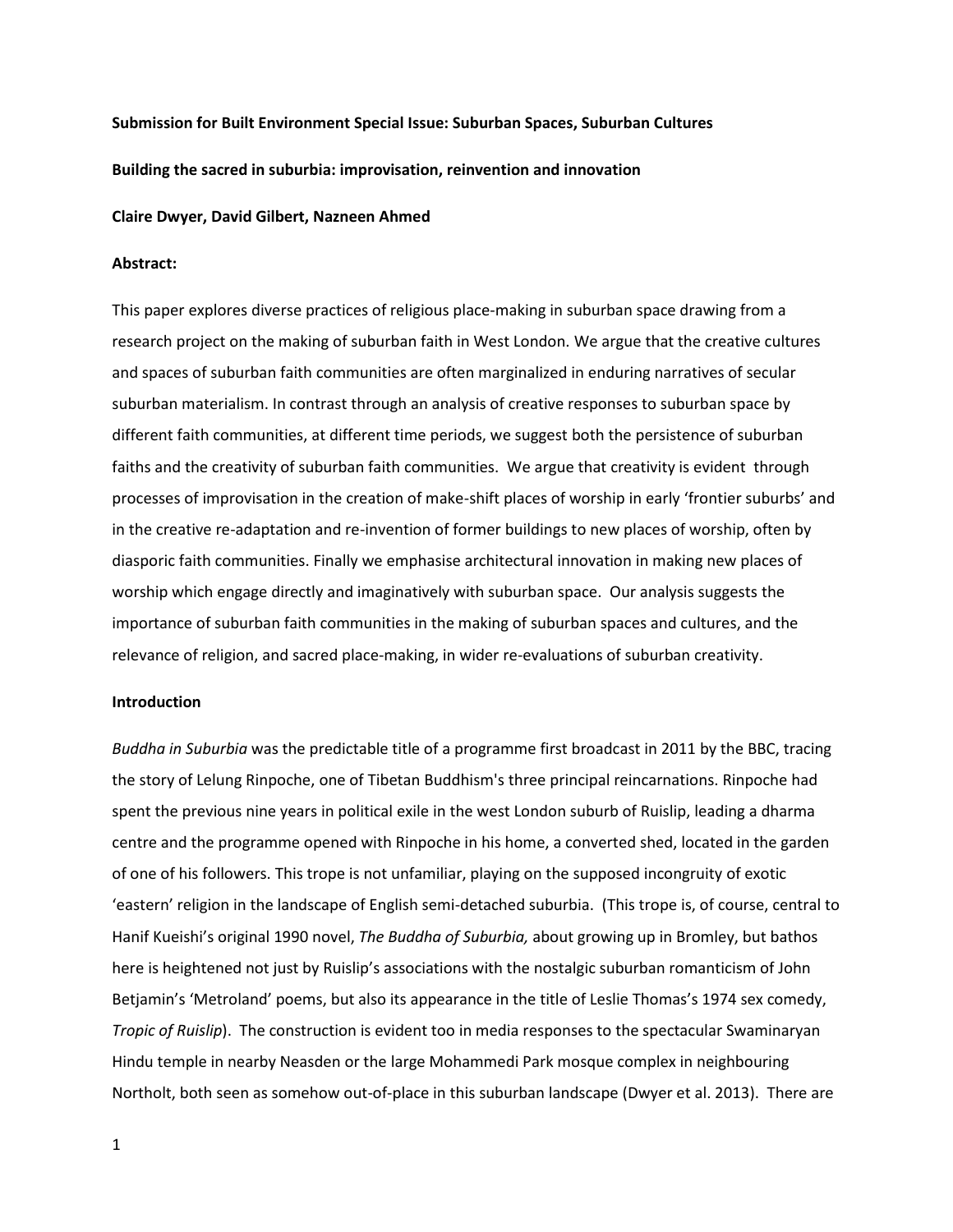two dimensions to this representational strategy. First, and most obviously, there is a racialization of place and an assumption of suburban 'whiteness' that ignores what are by now long-established imperial and post-colonial connections shaping the populations and built environments of London's suburbs (Driver & Gilbert 1999; Naylor & Ryan 2002; King 2005). As Mark Clapson (2003), Wei Li (2009), Rupa Huq (2013) and others have emphasised suburbs in the UK and elsewhere were never as homogeneous in ethnicity or class as often caricatured, and are increasingly shaped by both the suburbanisation of earlier migrant generations and new patterns of direct suburban settlement and urban churn. Secondly, the *Buddha in Suburbia* trope points to a wider assumed dissonance between suburbia and the sacred. Suburbs have often been regarded as mundane and materialistic; at various stages in their development, suburbanisation has been regarded as a key factor in wider processes of secularisation (Dwyer et al. 2013) . Our argument here is that this underplays religion and faith as significant influences on the cultures and built environments of suburbs, both historically and in their ongoing development.

Our focus in this paper is on religious buildings in west London, and draws particularly on current research in Ealing that explores the role of religious faith as an active element of creativity in suburban settings. London was the city where identifiably modern suburban developments appeared first in the late eighteenth and early nineteenth centuries as the city experienced urban growth unprecedented in human history. The late nineteenth century and pre-first world war period saw massive growth in suburbs such as Wembley, Harrow, Merton and Ilford; the area now corresponding to the modern London Borough of Ealing was typical, increasing its population by around 75% to 160 000 in the ten years between 1901 and 1911. Between 1919 and 1939 London grew by 10% (to around 9 million people) but also doubled in built area, stimulated by new suburban transport systems. Ealing's sobriquet 'Queen of the Suburbs' evokes the wealth of parkland in the borough, but can also suggest a middleclass homogeneity at odds with Ealing's contemporary demography, which reflects diverse migrant histories, associated with Irish, South Asian, Afro-Caribbean and Polish settlement.

While to some extent London's growth anticipated developments elsewhere, the suburbs were also distinctive places made in the particular contexts of London's social, economic and imperial/postimperial histories. Recent work on 'global suburbanization' prompts an analysis beyond common patterns in urban morphology and simplistic ideas of spread, sprawl and cultural homogenization, to regard suburban worlds with similar respect for difference and the particularities of place-making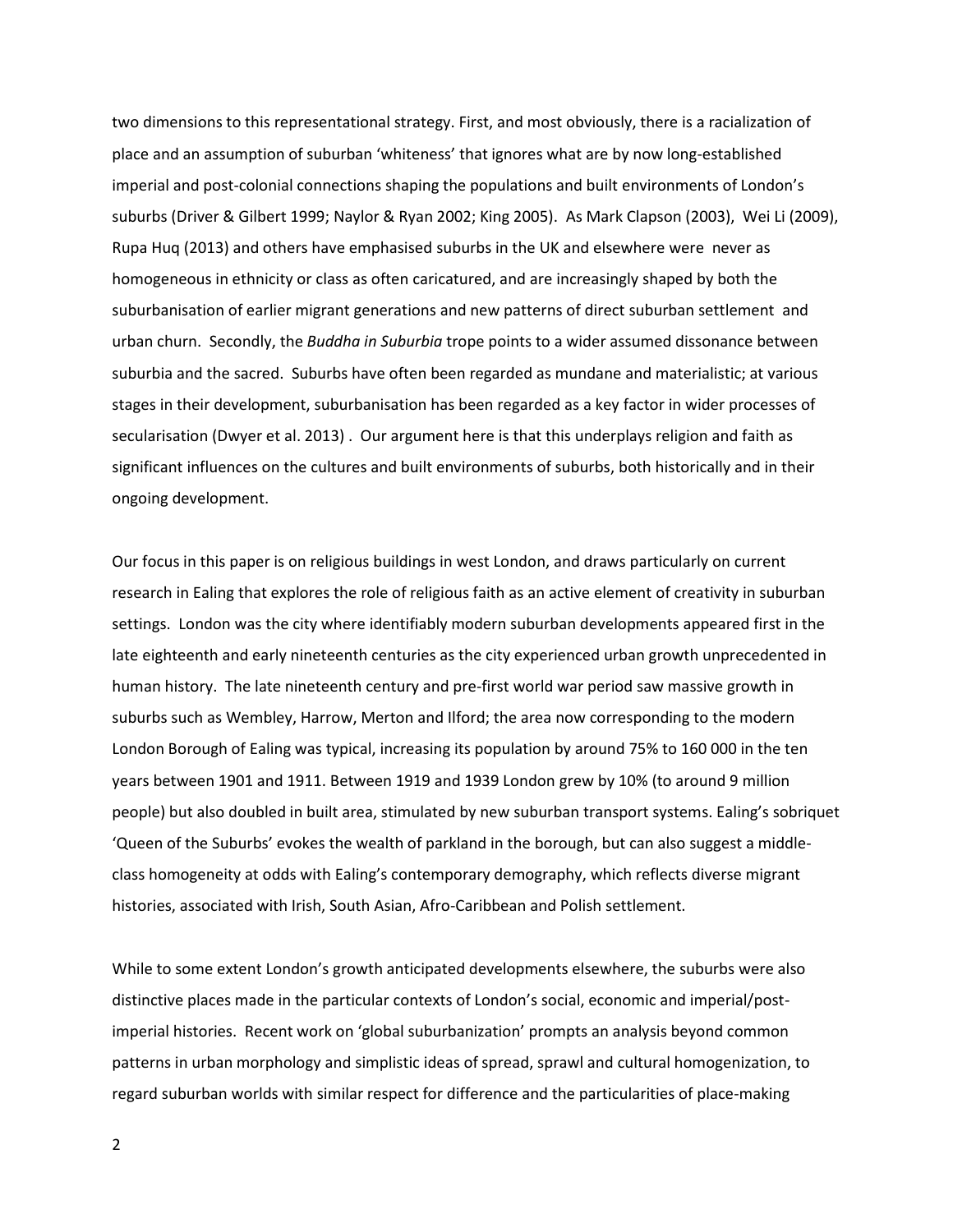accorded to studies of urban modernity (Keil 2013). The classic case of the North American suburb still often dominates understandings and expectations of suburban culture, including suburban culture and religion. While tensions between materialism and religious belief were central to mid-twentieth century sociological studies of suburban faith (notably Herberg 1955 and Whyte 1956), more recent studies in North America have focused on the development of large suburban churches and their relationship with suburban life and governance (see Wilford 2010, Warf and Winsberg 2010). The west London examples discussed here present a rather different trajectory, and our emphasis is on the plurality of ways that successive faith communities have responded to and actively remade the suburban built environment. There is not a singular model of the role of religious faith in the relationship between suburban space and suburban culture that emerges from this analysis; rather what is indicated are different kinds of creative responses to suburban conditions that have wider resonances.

This paper presents an analysis of the *making* of religious spaces in west London, suggesting that faith communities have engaged with the suburban built environment with creativity, flexibility and innovation. We identify three broad types of response manifest in these suburban faith spaces. First, we emphasise that the making of suburban faith has been characterised by improvisation – particularly through the use of temporary buildings or worship spaces. Reflecting on the histories of nascent faith communities in the expanding suburbs from the beginning of the nineteenth century onwards, we trace the importance of improvised worship spaces in the transitional spaces of the suburban frontier , such as tent churches and 'tin tabernacles', corrugated iron churches supplied in pieces for easy on-site construction. . Second, we discuss the ways in which successive faith communities have reinvented the existing built environment, adapting existing buildings, including older religious buildings, for new forms of worship. Such reinventions are undertaken by faith communities themselves, often through volunteer labour, and are an indication of everyday vernacular creativity in the making of suburban religious space. Thirdly, we identify examples of architectural innovation in the suburbs, through an analysis of two purpose built religious buildings which, we argue, engage powerfully and creatively with their suburban settings.

## **Improvisation: tents, boats and tin tabernacles**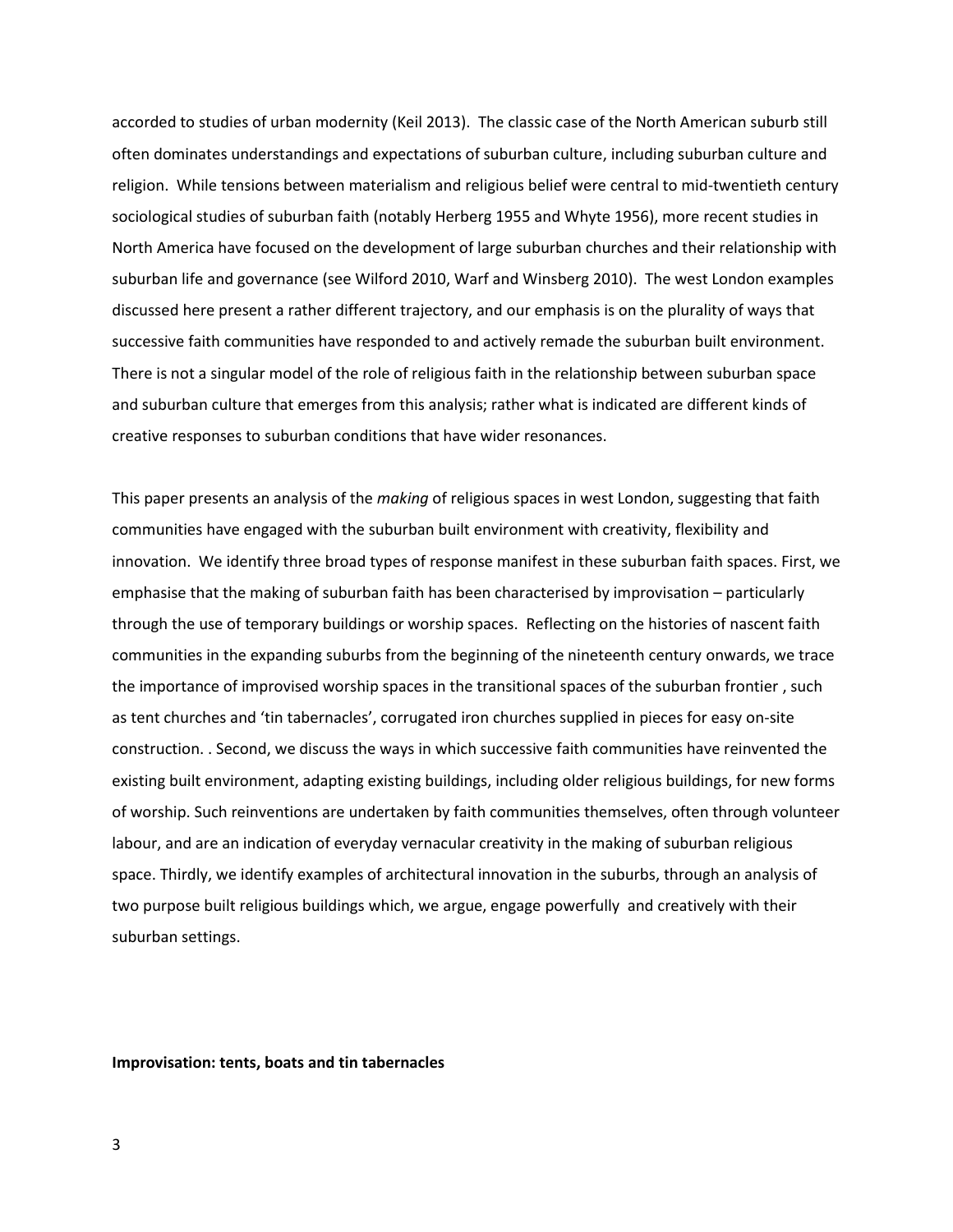An early stimulus to the growth of the London suburbs was the coming of the railways. To the west of Ealing, Brunel's Great Western Railway crosses the valley of the River Brent on the magnificent Wharncliffe viaduct. The labourers that built the line and the viaduct in the late 1830s came mainly from Ireland, and many settled in the rapidly expanding suburb. Initially, the spiritual welfare of this population was not supported by any Catholic institutions, but instead they were evangelised by the Moravian church, who operated a 'tent church' in the fields adjoining the newly constructed railway. This is an early example of improvised tent churches that characterised the religious revivals in developing suburbs. A century later the founder of the Elim Pentecostal movement, George Jeffries, visited West Ealing in the summer of 1930, to preach the mission of his newly established evangelical church. A large marquee was erected in Dean Gardens, a new park on the site of a former common, and by 1934 the church was established in a local hall, before moving into the premises of a former cinema. Another early evangelical church, the Greenford Gospel church, used a canal boat as its mobile place of worship, moving around the new suburbs of west London, putting up its temporary tented church on open spaces and parks adjacent to the canal.

The canal boat and tent churches were easily improvised places of worships in suburban landscapes which were essentially frontier settlements, expanding rapidly through relatively unplanned speculative house building. The rapidity of growth often took the established churches by surprise and created gaps in the conventional parish structures that were exploited by evangelical movements, moving into places that had very little in the way of formal social organisation. In Victorian Ealing, the resources of the established Anglican church were initially concentrated in the more affluent heart of the new suburb, where large new churches were constructed, or older churches that had previously served rural parishes were extended and rebuilt. More makeshift provision was characteristic of the rapidly grown margins of the suburb. One solution was the 'tin tabernacles', pre-fabricated corrugated iron churches that were supplied as kits for immediate construction .

Pre-fabricated corrugated galvanised iron buildings originated in Britain in the early nineteenth century, and were particularly targeted towards the expanding British Empire and the gold rush frontier towns in Australia and South Africa (Smith 2004). Manufacture of pre-fabricated churches and chapels began in the 1850s and by 1860 the Liverpool based manufacturer, Francis Morton and Co., had established a dedicated department for the design and manufacture of churches, chapels, and schoolhouses. While their use in the frontier spaces of the empire is relatively well documented, and they were also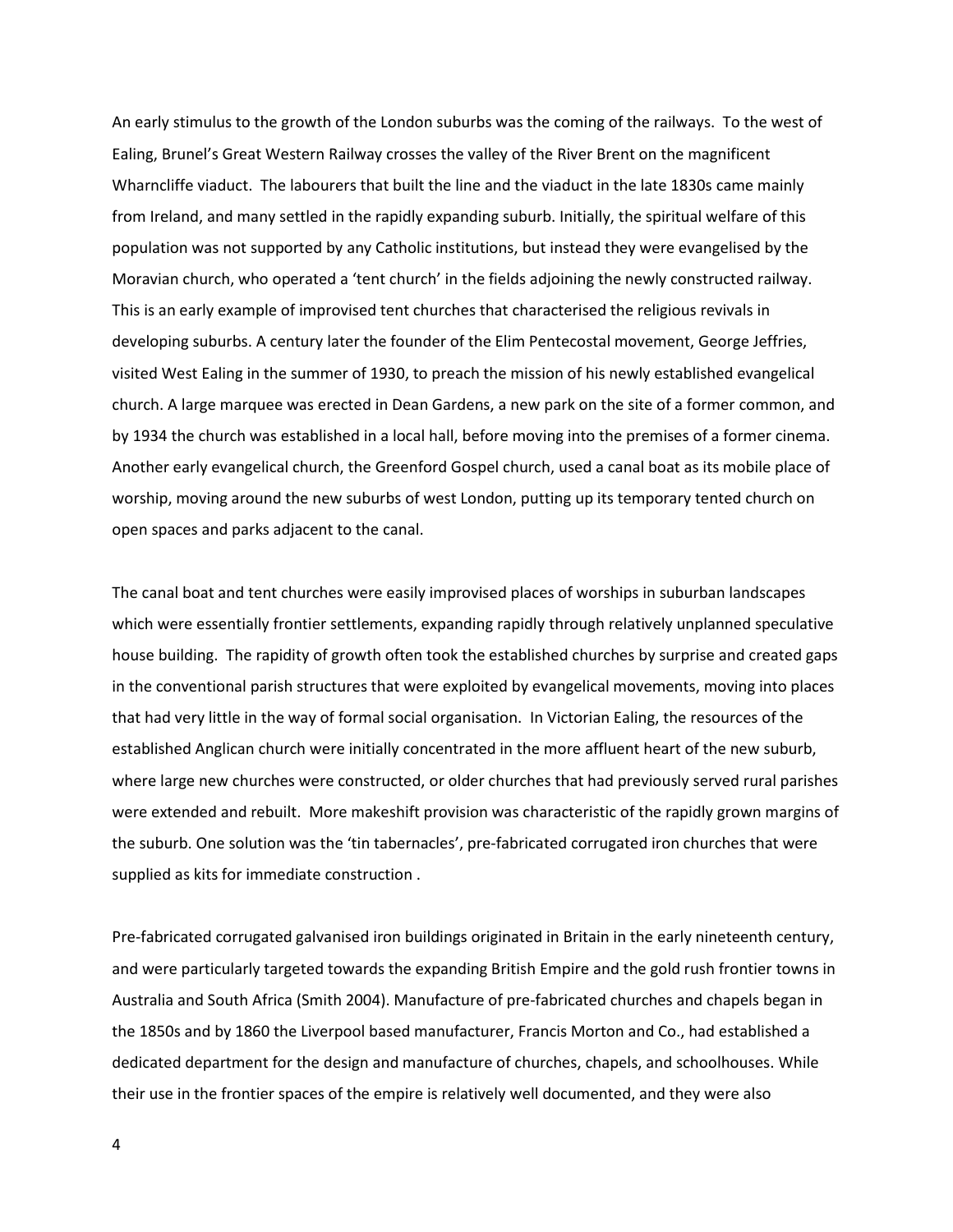associated with rapid growth in industrial areas such as the South Wales coalfield, their importance as a form of sacred building in the rather different frontiers of London suburbia is more hidden. Iron churches were constructed around a wooden frame, portable and quick and easy to assemble. While functional and affordable, many saw them as inappropriate for places of worship, and a betrayal of strongly held notions that connected craft, beauty and the proper form of religious space. The influences of Augustus Pugin, John Ruskin and the Arts and Crafts movement were significant. Ruskin in *The Seven Lamps of Architecture* (1849) declared the use of mass production and materials such as castiron a 'sin' because it pretended 'to a worth which it has not', while William Morris in 1890 decried the way that pre-fabricated architecture was 'spreading like pestilence over the country' (quoted in Dobraszczyk 2104 p. 13; Mornement and Holloway 2007, p.30.)

Nonetheless, both the established churches and other religious groups did make use of iron prefabricated buildings, in responding to the rapidity of change in the suburbs. Those 'tin tabernacles' we can trace in Ealing offer a mapping of the emerging geographies of religion in the suburbs and the role of missions from the established churches, as well as non-conformist groups, in evangelising new migrant and suburban populations. An insight into the dynamics of the early Catholic presence in Ealing is evident in the records of an 'iron church' in the grounds of a house on Mattock Lane in central Ealing. The church was built in 1897 by an Irish-born priest, Father Richard O'Halloran, who took over the leadership of a Catholic mission in Ealing in 1894, primarily directed at the Irish migrant population. The foundation of the mission church was controversial and Father O'Halloran enjoyed an uneasy relationship with the Catholic hierarchy. In 1896 Benedictine monks were invited by the Archdiocese to establish a new Catholic mission in Ealing, operating first in several large Victorian houses before construction began on a large priory church in 1902, which was subsequently to become Ealing Abbey. Yet the improvised tin chapel remained and Father O'Halloran continued to operate his maverick parish until 1914, when he was formally excommunicated by the Vatican. The tin chapel was re-used as a scout hall and then in 1929 by The Questors an amateur theatre group, before demolition in the early 1960s. Ealing's Catholic mission tin tabernacle, and its controversial priest, is one local suburban example of wider trends through which the established Catholic hierarchy sought to manage a new urban, and suburban Irish migrant population whose perceived unruly and disruptive presence required discipline and control (Hickman 1995).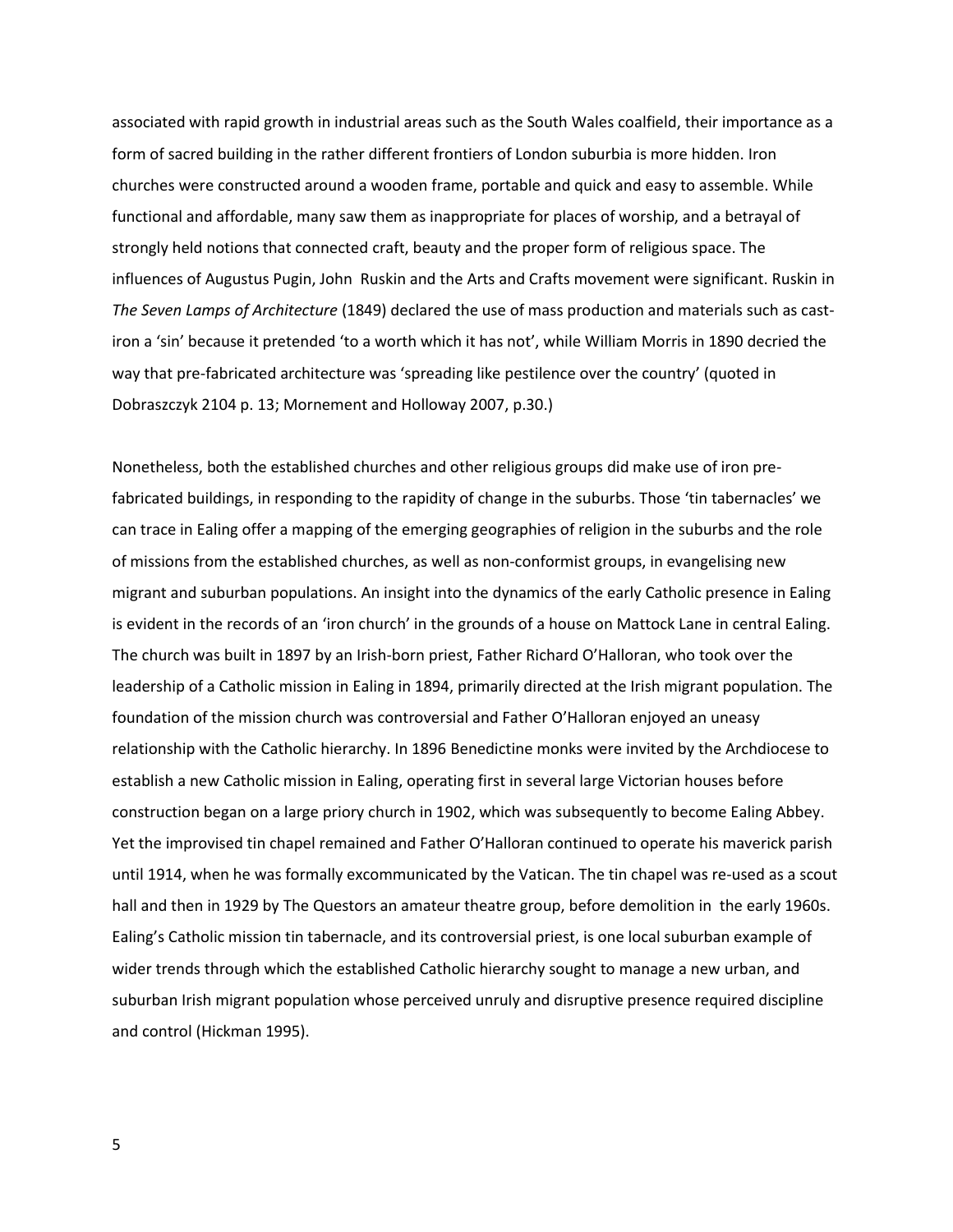Elsewhere in the borough the Anglican church was also responding to the challenge of providing spiritual provision for rapidly growing suburban populations and 'tin tabernacles' provided makeshift solutions to providing worship spaces. In 1901, St Luke's was consecrated as a satellite mission church of the nearby St Stephen's church to minister to the newly expanding suburbs of Drayton Green. This corrugated iron church held twice-daily services on Sundays for up to one hundred people, although by the postwar period the congregation had dwindled and the mission church was no longer viable, closing in 1952. Half a mile further west the mission church of St Thomas was established for the new suburban districts of Boston Manor. The church was initially formed in the front room of a semi-detached house and served by a vicar who travelled from neighbouring Southall, before a tin tabernacle was constructed in 1909. This church was to be replaced by a new purpose built church in 1933, by celebrated architect Edward Maufe (see below).

Traces of tin tabernacles provide a picture of how space for religious practice was improvised in the emergent suburban landscape as temporary and make-shift buildings. Yet some also remain in suburbia and are part of a wider account of creative reinvention. The tin tabernacle which was built as St Luke's church reopened in May 1953 as the newly consecrated Ealing Liberal Synagogue. The Jewish Liberal congregation had formed a decade earlier in Ealing gathering for worship in private homes and hired halls and the old chapel provided a permanent home for their Torah and a space of festivals, worship and education. The reinvention of the church space to a synagogue was undertaken by members of the community over time. The building remains almost unchanged on the outside, with its original white painted corrugated iron walls and roof (See Figure 1). Inside the original church is divided, with a wood clad sanctuary at the east end, divided from a large hall which is rented as a nursery school. The synagogue makes straightforward and functional use of the former church, retaining the original pews as seating, with the Torah scrolls housed in cupboards directly behind a central lectern. The most significant creative intervention comes in the form of new stained glass windows, replacing those of the original church, which depict a Torah scroll, star of David, Menorah candle and Passover meal. While this adaption has remained little changed since the 1950s, as the current congregation of the synagogue ages, the community is contemplating new creative transformations to the synagogue space, removing the pews to create a lighter, flexible and more open space within the interior, reinventing again the former Anglican worship space.

# **Reinvention: Chapels to Temples, Cinemas to Churches**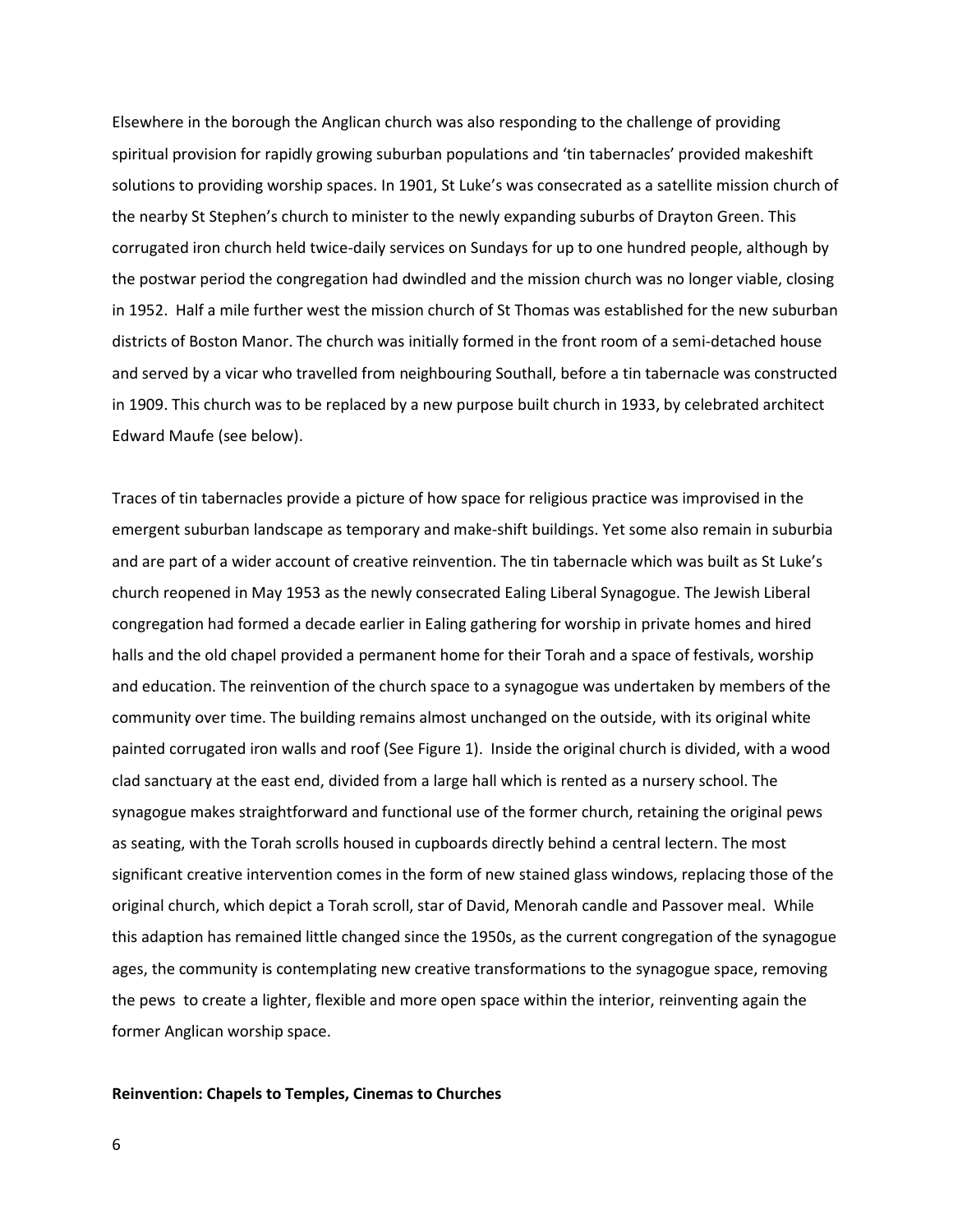The creative adaption of St Luke's corrugated iron chapel into the home of the Ealing Liberal Synagogue in the post-war suburbs is mirrored elsewhere in Ealing. The appropriation and transformation of existing buildings into new sites of worship is not an unusual or unfamiliar story. Vacant warehouses or industrial buildings in the transitional spaces of cities may offer affordable spaces to rent for evangelical churches, mosques or temples and attract less restriction for use as worship space than other buildings (Krause 2008). The conversion of former churches and chapels to non-Christian places of worship reflects planning preferences to safeguard and preserve listed buildings and may allow new worshippers greater ease in navigating legal restrictions related to worship and building use. However the literature on the religious reuse of existing buildings focuses rather narrowly on planning restrictions, offering surprisingly little discussion of the creative processes by which buildings are adapted and transformed. Here we want to draw on three different buildings in suburban west London to illustrate how their transformation has been possible through the vernacular creative practices of their incumbent faith communities.

The Sri Kanaga Thurkkai Amman (SKTA) Hindu Temple in West Ealing occupies a former Baptist Chapel which was built in 1865. The building was sold in 1991 as congregations declined and worshippers consolidated in other central Baptist churches. The SKTA trust was established by Sri Lankan Tamils from Ealing and wider North-West London in 1991 (the foundation date of  $10<sup>th</sup>$  August is now celebrated in their annual Chariot Festival) in a bid to gain a local worship place, rather than commute to temples in North London. The inaugural ceremony, with worship centred on photographs of three gods from their home temple in Sri Lanka, was held in a rented hall and was followed by successive relocations in temporary worship spaces. The purchase of the former church was ideal because it presented the community, like the Ealing Liberal Synagogue, with a building already designated for religious practice in local planning regulations.

While authorised as a religious building, the material transformation of the former chapel to a Hindu temple is constrained by the building's status, as a locally listed building, which prevents exterior modifications, unlike more extravagant conversions of churches to temples which have occurred in other areas. However the interior of the church has been transformed into a South Indian Hindu worship place through a range of transnational creative practices to install shrines to Hindu gods which were carved in Sri Lanka before being shipped to London (See Figure 2). A creative reworking of the chapel's original architecture has also been achieved through the construction of eight carved sculptures on the side walls of the church, with deities over each of the window arches. At the rear of the building sets of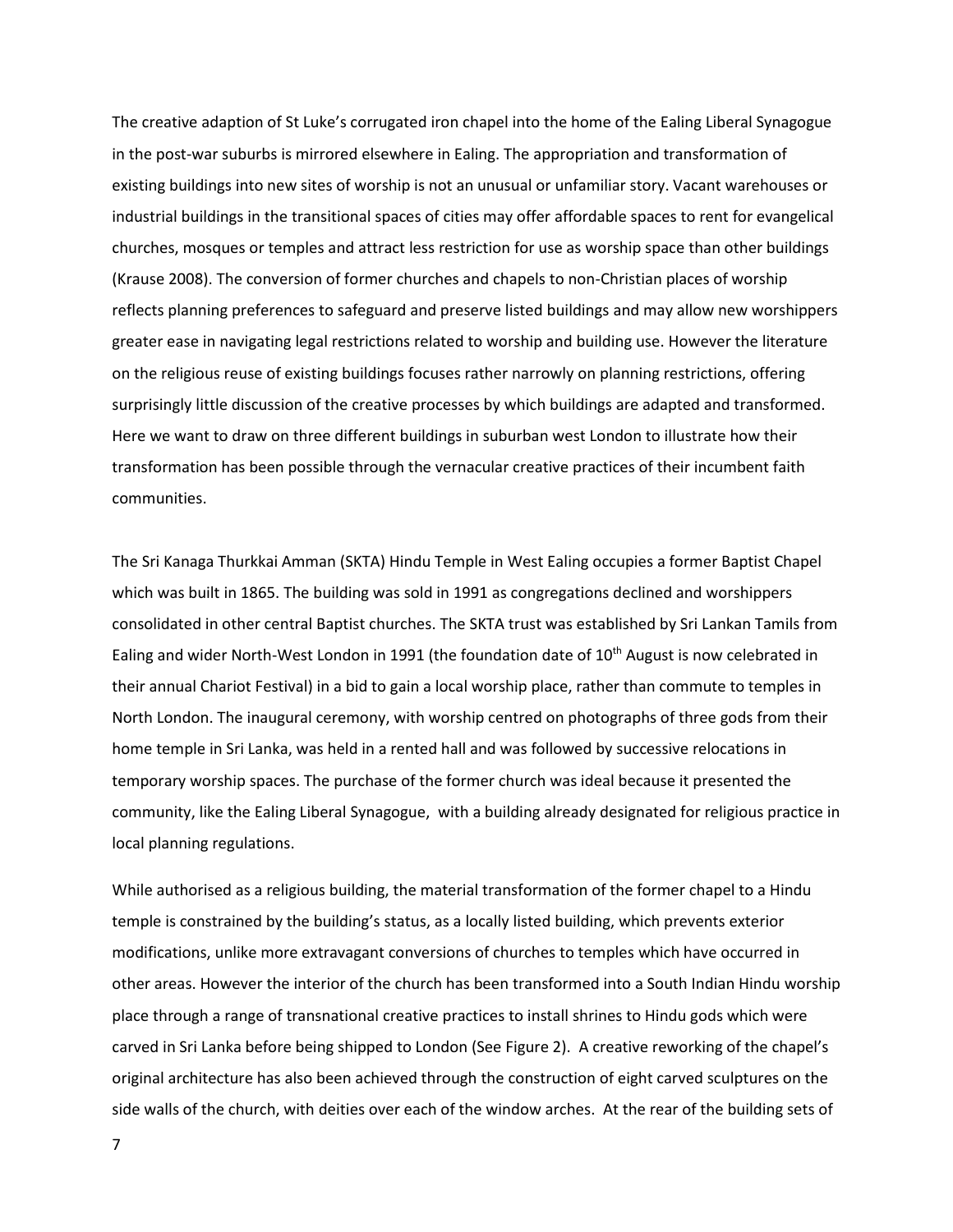teak doors, surrounded by elaborate painted mouldings are in the process of construction. The painted concrete mouldings are made in situ by visiting Sri Lankan temple artists under commission by members of the SKTA temple trust. Traditions of South Indian Hindu worship are preserved, enabled by underfloor heating to combat the London climate, and the temple is filled with the sounds of chanting, the smell of burning ghee and jasmine flowers. There are strong transnational creative elements in this transformation as the home temple in Sri Lanka remains the spiritual touchstone for the relocated faith community, a recording of its temple bell is played during worship.

The SKTA temple committee is seeking planning permission for extensions to the building, on adjacent properties which they own, to accommodate the large numbers of worshippers that this vibrant temple now attracts. In 2004 they were granted planning permission for a small glazed extension adjacent to the temple building which houses the elaborate cart, built to transport the goddess Durga during the annual MahotsavamFestival in August. In granting planning permission Ealing's planning inspector dismissed objections from the temple's neighbours and Ealing Green Conservation Advisory Panel regarding the disruption to the integrity of the 'neo-classical proportions' of the original building stating *'The building frontage in my assessment is not of such importance or sensitivity that it should remain unaltered.'* Instead it was argued *'Placing the cart on display could make a vibrant point and positive contribution to the street scene, would help express in a dramatic and attractive fashion both the new religious function of the building and the mixed cultural heritage of the Borough.'* (Quoted in Planning Application Report, July 2004). While the SKTA temple may seek eventually to erect a new purpose built temple, their current temple is a hybrid space, a recreated Hindu space of worship within the existing architecture of the original Baptist chapel.

The West London Islamic Centre is housed in a former catering warehouse off a busy high street in West Ealing and surrounded by recently upgraded social housing. The three storey, L-shaped building with two attached small temporary buildings, has little, beyond a notice board, to denote its role externally. The building was bought in 1996 by a community trust of Muslims, most of whom were migrants from Pakistan to Ealing in the 1960s. The new building replaced the two semi-detached houses, owned since the mid-1980s, which they had previously used as a mosque. The mundane exterior of the building belies the creative adaptation within which provides space for a large prayer hall, women's prayer room, washing spaces, offices, community room and shop and even a gym. If the purposeful Islamification of the space is limited to a mosque patterned carpet in the prayer room, and Moorish blue tiling over the entrances and preacher's seating, this is a building that bears witness to successive interventions in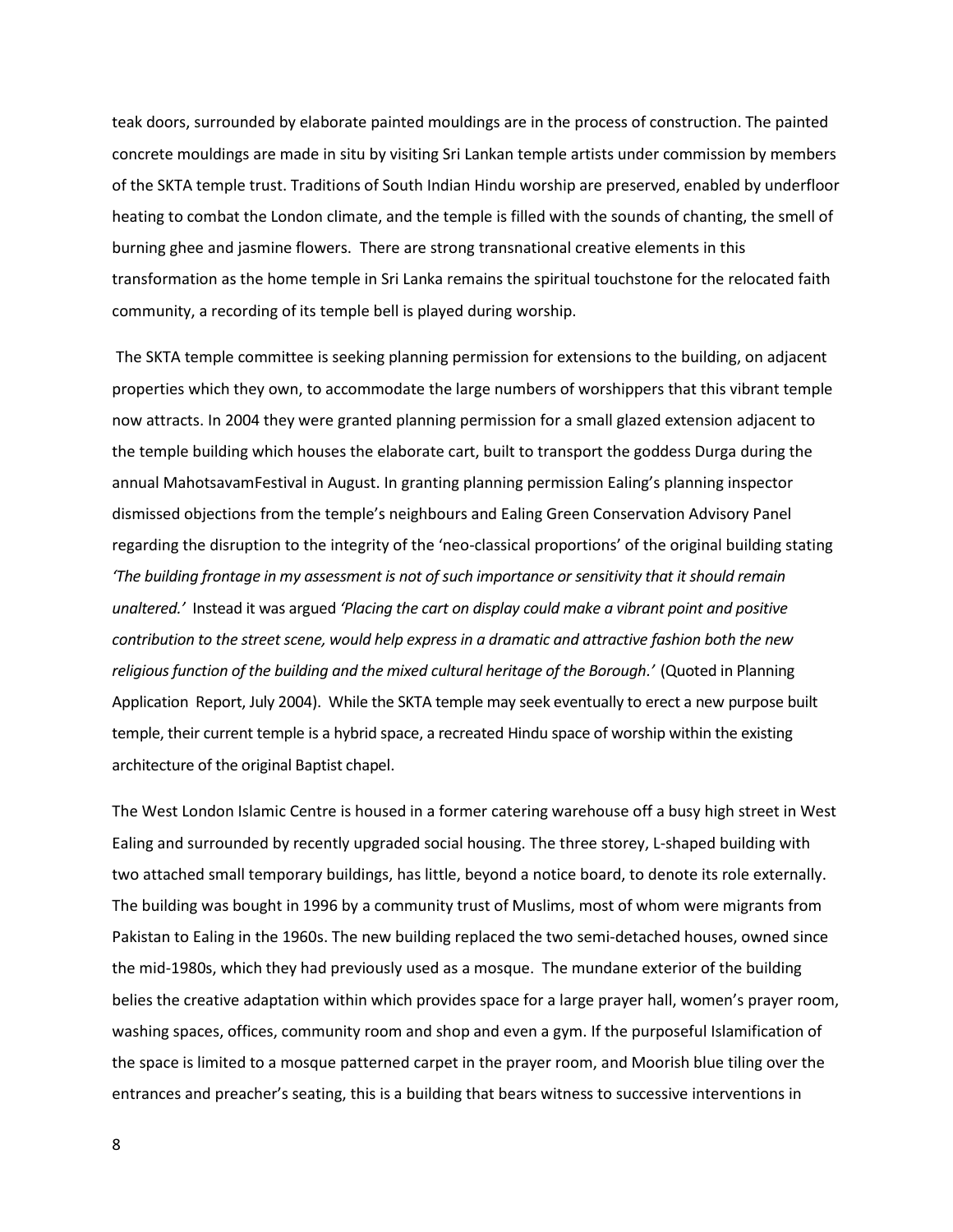creatively engineering authentic Islamic space. While the eclectic array of furnishings and material culture may lack coherence, and are usually the result of gifts from community members and donors, it is evidence of a creative attempt to shape the functional space of the warehouse into meaningful worship space. This is also a dynamic and constantly improvised space, as room dividers are drawn back to enlarge prayer spaces for Friday prayers, keep-fit classes or Quran classes. The mosque has planning permission to construct an ambitious four-storey replacement for the existing improvised mosque which will have space for workshop alongside a café, crèche and gym, and a major fundraising initiative is now underway. Plans for the new building reflect a mixture of Islamic influences in designs to produce a new modern and functional space which will provide both religious and community space for a dynamic Muslim community which has been boosted by more recent migrants from Somalia, Yemen and Algeria.

A rather different suburban secular space which has been converted into religious use is provided by the Ealing Christian Centre (ECC) the church founded in 1934 after the tent church mission visit to Ealing of George Jeffries, founder of the Elim Pentecostal Church. The Elim Church moved through a series of buildings in West Ealing and Northfields, including a church hall, and a disused silent cinema. In 1996 the ECC bought the disused Avenue Cinema, an extravagant 'atmospheric' cinema built in the 1930s and designed by architect Cecil Masey as a fantasy landscape of 'Spanish style' with a tented ceiling, fake balconies and courtyard around the main auditorium, and Moorish-style panels and lighting on the exterior. The derelict cinema had previously been used as a nightclub but is Grade II listed and the church community have worked with English Heritage in renovating the interior, repainting and restoring many decorative features (see Figure 3). While this work has been undertaken by members of the church community as an act of service, and safeguards the heritage legacy of the building, the protestant theology of the Elim Pentecostal Church means that there is a clear distancing from the notion that this is a distinctively sacred space. Instead the building's large auditorium offers an ideal functional space for the participatory worship of the church focused on the stage with its lectern and single, simple cross. However one intriguing adaptation has been the reuse of the cavity on the stage that previously housed the large illuminated Compton organ console, which would be raised above the stage on its hydraulic lift and then lowered as the film began, which now opens to reveal ECC's large baptismal bath.

The Ealing Christian Centre's creative reuse of the former cinema offers a more complex approach to understanding the creative presence of faith communities in suburbia. Their own restoration of the former cinema enables a celebration of the cinema architectures of the 1930s even if their own worship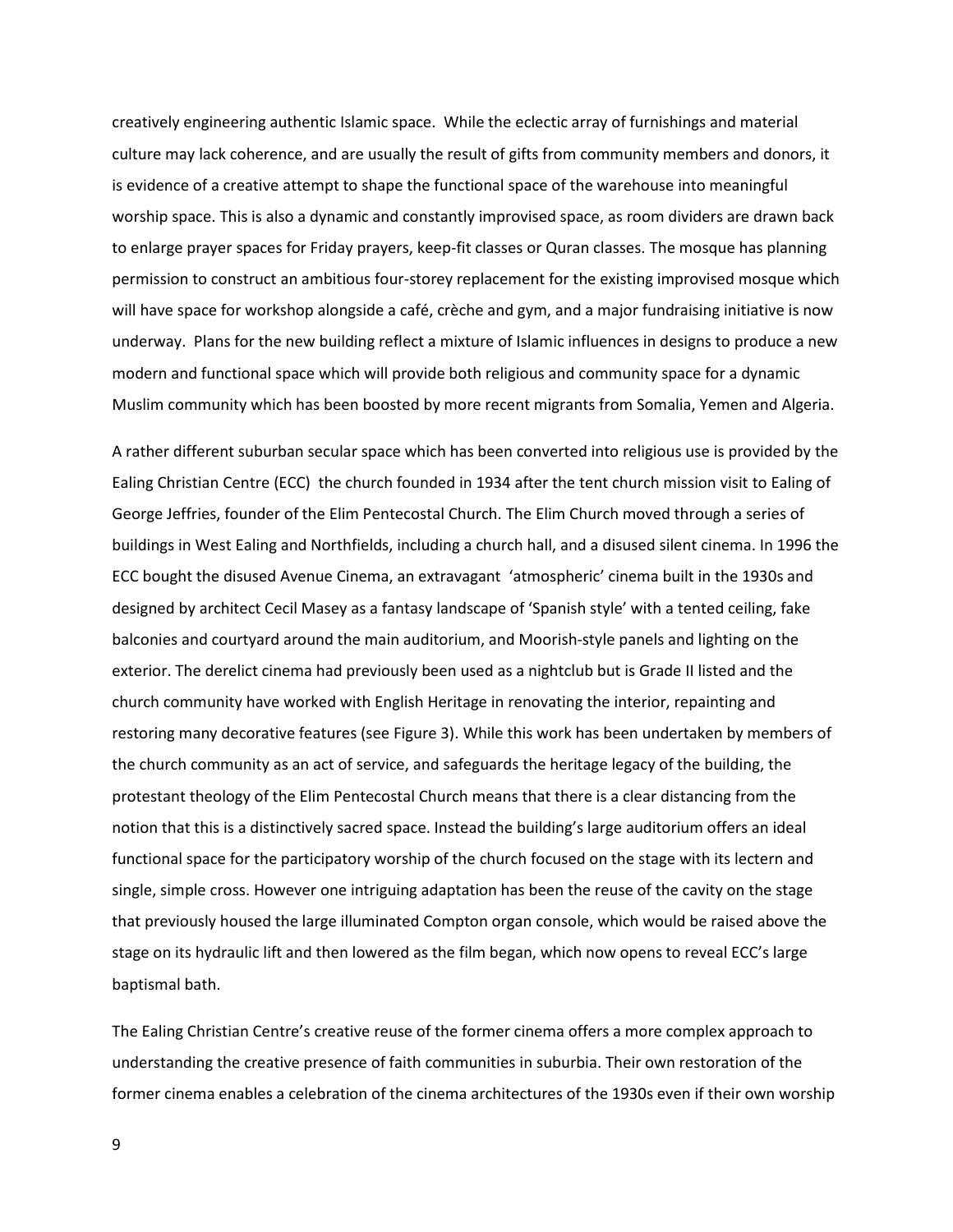practices are not shaped, as is the case at the SKTA temple, by this vibrant material culture. Instead, like the West London Islamic Centre, this is a functional reinvention of suburban space enabling forms of affective mass worship which draw upon the theatricality of the space of the suburban old cinema.

# **Innovation and built form: faith, modernity and suburbia**

In the final section of the paper we explore the possibilities for faith communities to shape architecturally innovative responses to the suburban landscape. Through its history, suburbia has been an under-recognised site of modernity and of distinctively innovative forms of building. Accounts of distinctively suburban forms, such as Venuturi et al's. *Learning from Las Vegas* (1972), focus on commercial architecture. In Britain far more has been written about the suburban cinemas of the interwar period than the churches that were built at the same time (and, as the example of the Ealing Christian Centre in the old Avenue cinema suggests, places of worship may be the more lasting presence in the suburban landscape). Yet the suburbs have seen distinctive forms of innovation in built form that have directly and deliberately attempted to create sacred space; sometimes seeking to create spiritual separateness from their surroundings, and sometimes seeking to find the sacred in their contexts. Around London, there were major church building programmes by both the Anglican and Catholic Churches, associated particularly with suburban expansion between the wars, and the development of New Towns and council house estates in the post-war period. These responded to innovations in theology and liturgy, and the potential of new building materials and styles (Yelton and Salmon 2007, Proctor 2014). More recently there have also been innovative newly designed non-Christian places of worship, that have sought to combine traditional religious forms and transnational references with influences both to wider developments in contemporary architecture and to suburban contexts. Here, we counterpoise two different buildings, a church designed by Edward Maufe in the 1930s and a new Islamic centre currently under construction in Harrow, just north of Ealing, designed by architects Mangera Yvars.

The Church of St Thomas the Apostle was built in Hanwell (now part of the London Borough of Ealing) in 1933, replacing a makeshift 'tin tabernacle'. Its construction was made possible by the sale of another church dedicated to St Thomas in Portman Square in central London. This process of selling assets in the central city as it depopulated in the inter-war period was a key part of the strategy of the Anglican Church in this period. The Middlesex Forty-Five Churches Fund aimed to address concerns about the secularising effects of suburbia through the construction of new places of worship (Walford 2007, Dwyer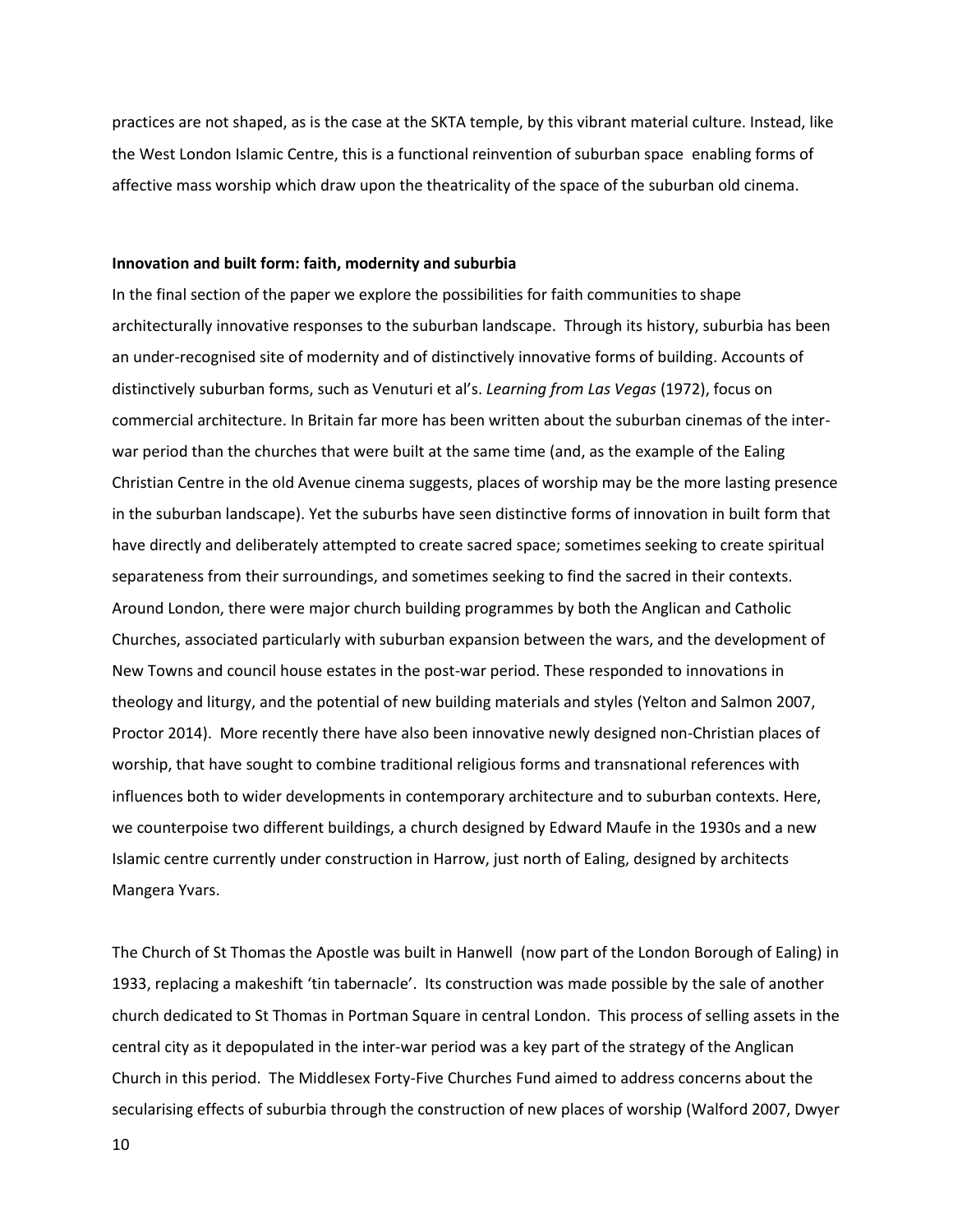et al. 2013). St Thomas' was designed by the architect Edward Maufe and its design has been described as an 'exquisitely miniaturised' (Harwood 1995) version of Guildford Cathedral, which Maufe began in 1936, although it was not completed until 1961. Maufe's churches are celebrated for retaining a conventional gothic form but with modernist influences that pared this down to the bare essentials (Glancey 2007). He was strongly influenced by contemporary Swedish modern architecture and sought in his own buildings similar use of space and simplicity to create spiritual meaning and effect. This is particularly evident in St Thomas' with a soaring white interior with a nave and chancel of equal height. Writing in the booklet for the church's consecration Maufe (1934) explained: 'the endeavour has been to provide for the spiritual and practical needs of the Church of England in the parish of St Thomas's in a direct and straightforward way, working along traditional lines but not fearing to use new materials and new methods.' He cited his use of reinforced concrete, an iconic modern material (Forty 2012), for the foundations and the vault, only their second use on a church in the England, and an innovation noted in contemporary architectural journals (*Architecture and Building News* 1934).

The architectural and artistic innovation at St Thomas's Church was reflected in the work by leading figures in early twentieth century modern art, such as Eric Gill who was commissioned to produce 'Calvary', an arresting sculpture of the crucifixion whose cross forms the tracery of the Church's East Window. Gill is now recognised as an outstanding, if controversial, artistic figure of early twentieth century modernism (MacCarthy 1989) whose works include the famous carving of Prospero and Ariel produced for the new BBC Broadcasting house (1932) and eight relief sculptures on the theme of winds for the headquarters of the London Electric Railway (now Transport for London) in St James' in 1929. Inside the church the artist Vernon Hill contributed a font with distinctive fish motifs which are echoed in carvings of the piscine in the Lady Chapel and main chancery, and a carving over the west door, bronze reliefs depicting waves on the main doors and a Madonna statue in the Lady Chapel. Stained glass windows by the artist Moira Forsyth were included at the West end above the font and in a side children's chapel.

The interior decoration of St Thomas' provided further evidence of the intertwining between narratives of modernity, creativity, suburbia and faith, with the commissioning of artists associated with the department store Heals, where Maufe's wife Prudence was artistic director and pioneer of interior design. In the Lady Chapel Kathleen Roberts created the ceiling painting 'Christ as Morning Star' which is echoed in stars carved in the windows of the chapel and vestry, and Heals' artists provided meticulous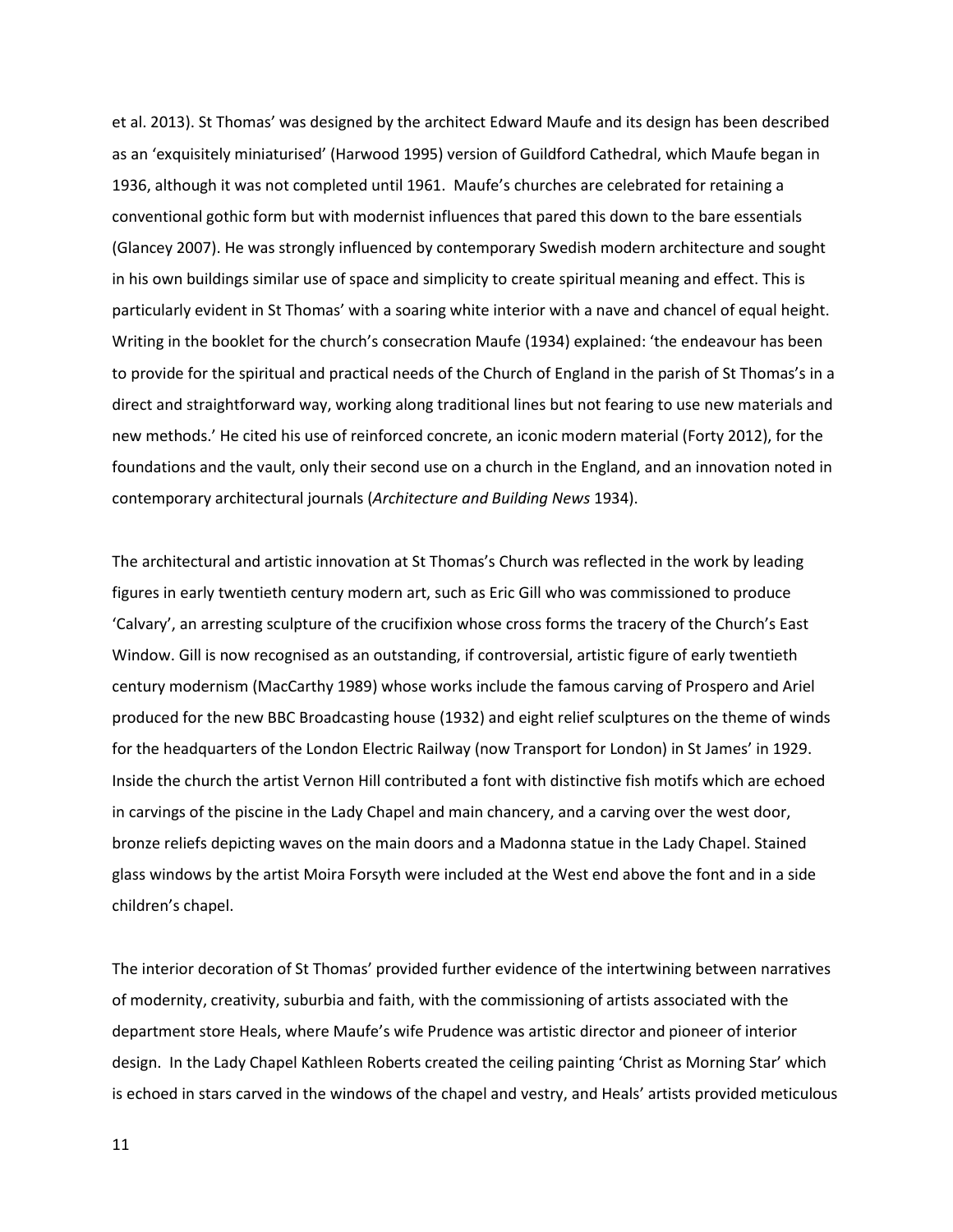decorative work featuring the symbols of St Thomas, a builder's square and the three spears depicting his martyrdom, on light fittings, the carved lecterns, decorative flooring and even on the external drainpipes. Heals were also the providers of many of the interior furnishings including side altars, vestment cupboards, carpets, altar frontals, curtains and candle sticks providing a link between the aspirational domestic interiors of Britain's suburban new homeowners and their new church's decoration.

St Thomas is evidence of artistic and architectural innovation in the suburbs which challenges both straightforward narratives of secular modernity and accounts which identify suburbia as narrowly conformist lacking in innovation or creative invention. Maufe's execution of St Thomas' church also engages explicitly with its suburban location, both in its built form with its red-built exterior echoing the neighbouring semi-detached houses, and in the meticulously decorative detail of the interior. A particularly effective artistic innovation is a mural by Heals' artist Elisabeth Starling in the Children's Chapel of the annunciation and nativity relocated to Hanwell, completed with the church itself, semidetached houses and allotment gardens.

There is a rather different artistic engagement with the suburban setting of a new religious building at the Salaam Centre, designed by architects practice Mangera Yvars and currently under construction in Harrow, in north-west London, a few miles north of St Thomas. The Salaam Centre has been commissioned by an Ithan'ashari community of Shia Muslims of East African ancestry, who came as migrants to the UK in the 1960s and 1970s. Worship previously took place in another improvised prefabricated building, a derelict NAAFI hut which the community purchased from the local council in 1990. The construction of a permanent building is the culmination of a long period of transnational fundraising and a concerted process to gain planning permission which was obtained in 2011, with the building under construction in Spring 2015. The aspiration behind the new building is for a centre which will both meet the needs of the Shia Muslim community and also offer facilities for the wider community, hence the carefully chosen name, Salaam Centre, as a deliberate message of invitation. However the building is also intended to be an architecturally innovative and distinctive addition to the north-west London suburban landscape.

The London and Barcelona based architects Mangera Yvars, designers of the building, have been active in the promotion of new Islamic architecture in the UK and were the designers of an innovative, but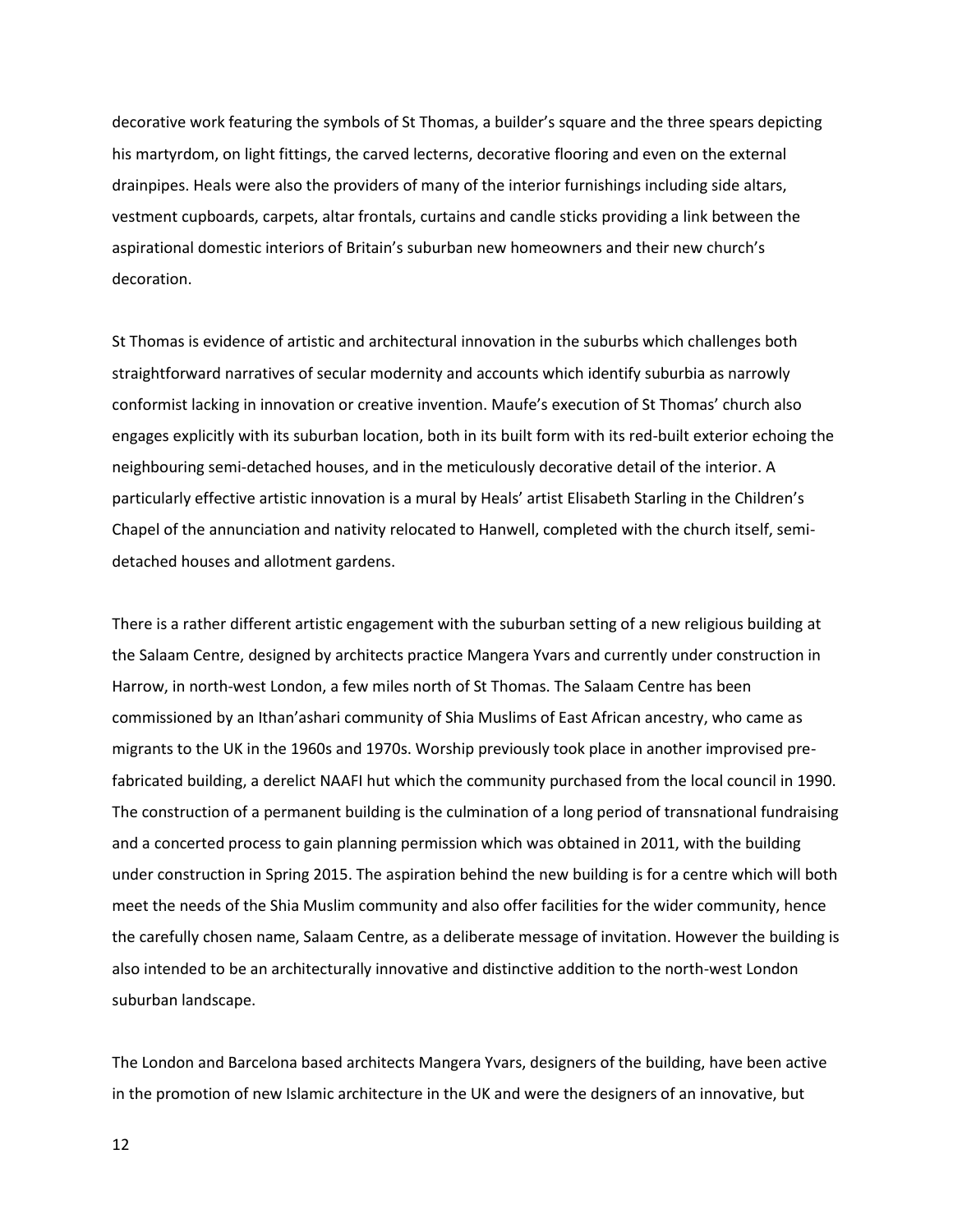never realised, new mosque in East London (Mangera 2011) in addition to buildings in Qatar and Kuwait. The design for the Salaam Centre interprets the message of invitation and inclusion through a series of open linked courtyards. The building design incorporates 'fractal geometric patterning' into the buildings façades allowing daylight to produce 'distinctive geometric shadows' (see Figure 4). The design is intended, explains the architect, Ali Mangera, to 'open up the building, inviting visitors inside.' The building's design also engages explicitly with the religious and migration history of the community. Motifs for the geometric patterning of the building's façade were drawn from Persia, India and Tanzania making a direct link to the ancestral origins of the community. However the design's fourth patterns references Harrow's suburban vernacular with motifs inspired by English arts and crafts designer William Morris. The intention is to produce a design which references the community's diasporic journey ending in suburban London. These journeys are echoed in the planned gardens linking the different buildings which include both an 'Islamic' garden and a 'Metroland' suburban British garden. Such direct engagements with the built environment of the contemporary suburbs provide an intriguing parallel with the artistic designs of Maufe's Anglican church some eighty years earlier with both buildings providing a potent example of the possibilities of religious architectural innovation in suburbia.

# **Conclusion: Suburban religion, creativity and enchantment**

We make three suggestions by way of conclusion. The first is to indicate the significance of religion in the making of suburban spaces and cultures. Very often there is an assumed narrative that represents suburbia as a place of secularising materialism. As noted above, certain kinds of religion have been a strong presence in communal organisation and identity in the 'classic case' of North American suburbia. However the examples cited in this paper emphasise the diversity and longstanding significance of religion for other kinds of suburb cultures and built environments. Even in the UK, which experienced significant decline in church attendance and other measures of organised religion through the twentieth century, religion continues to play a significant role in suburban place-making, and it would be an error to see this as a residual feature of suburban culture. Of particular importance are those faiths associated with diasporic groups, where religious identity can be a powerful focus for identity and associational culture. Like many other suburban formations, the London suburbs are no longer secondary destinations in patterns of migration, but are directly plugged into transnational geographies that bypass the central city.

Second, our paper emphasises the unexpected significance of suburbs as spaces for creative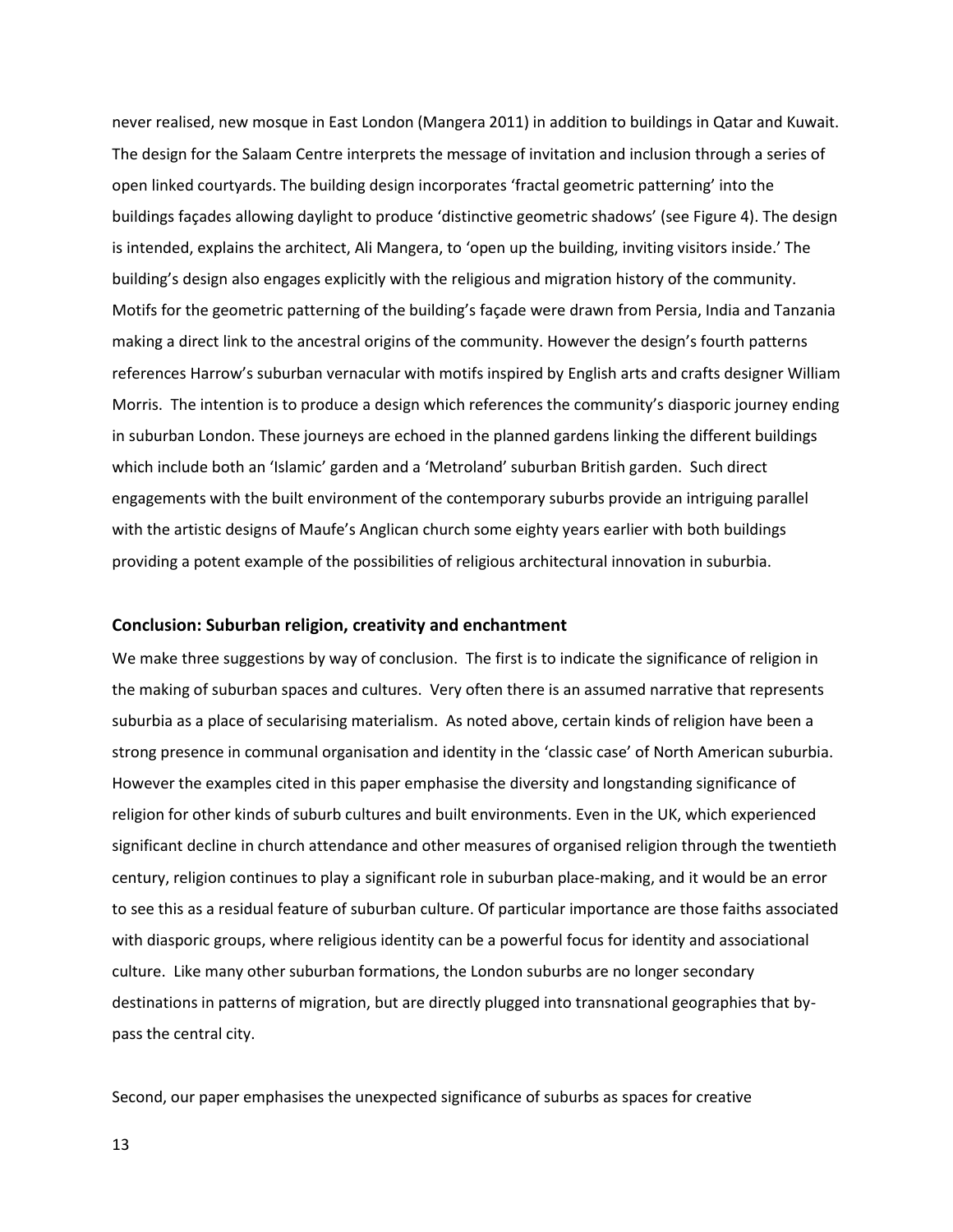intervention in the built environment, where people have the capacity and capabilities for active placemaking. A strong strand of work in cultural studies and social history, sometimes known as the 'new suburban studies,' argues that suburbs cannot be written off as sites of passive consumption or dull conformity (Silverstone 1997; Gilbert 2011; Gilbert 2015). Oliver et al.'s (1981) reinterpretation of the semi-detached suburban house recognised the creative practices of suburban residents in the transformations of their houses through home improvements, interior decoration and gardening. Suburban gardens can be sites of experimentation, design and innovation (Preston 1999), while the creative adaptation of suburban domestic space, including the diverse uses made of the 'ordinary' garden shed (Barker 2009), provide evidence of lay expertise and 'vernacular creativity' (Edensor et al. 2009). Parallel work on the geographies of making and crafting recover the role of domestic space in the revival of creative economies (Gauntlett 2011). Our paper traces a distinctive, if often ignored relationship, between this rediscovery of everyday or vernacular creativity in suburbia and religious faith. We suggest that the special importance of religious space, and the desire to make it different or separate from ordinary space is a strong impetus for active creative practice.

Our final comment relates to that 'specialness' of religious space. Recent approaches to the idea of sacred space move beyond both the structuralist position of Mircea Eliade (1959)[ref?] and the social constructivist critique of that approach (Eade and Sallnow 1991; Chidester & Linenthal, 1995) , towards an emphasis that includes due attention to the power of affect in space (della Dora 2011; 2015). Although this work has seen a shift towards thinking about the significance of the sacred in the spaces of everyday life (moving away from Eliade's central concern for the demarcation of sacred and secular spaces), what has been missing is analysis of the active role of people in making spaces of enchantment. There are of course profound differences in the relationships between theology, liturgy, practice and architecture even in the limited range of examples presented here; there are also significant contrasts in terms of power and the coherence of creative vision between architects like Maufe or Mangera, and the kind of ad-hoc bricolage approach to the enchantment of space at the West London Islamic Centre, the SKTA temple or the tin tabernacles. Yet what they share, we suggest, is a common response to ideas of the suburban world as mundane, prosaic and profane, and a desire to make special places through creative practice.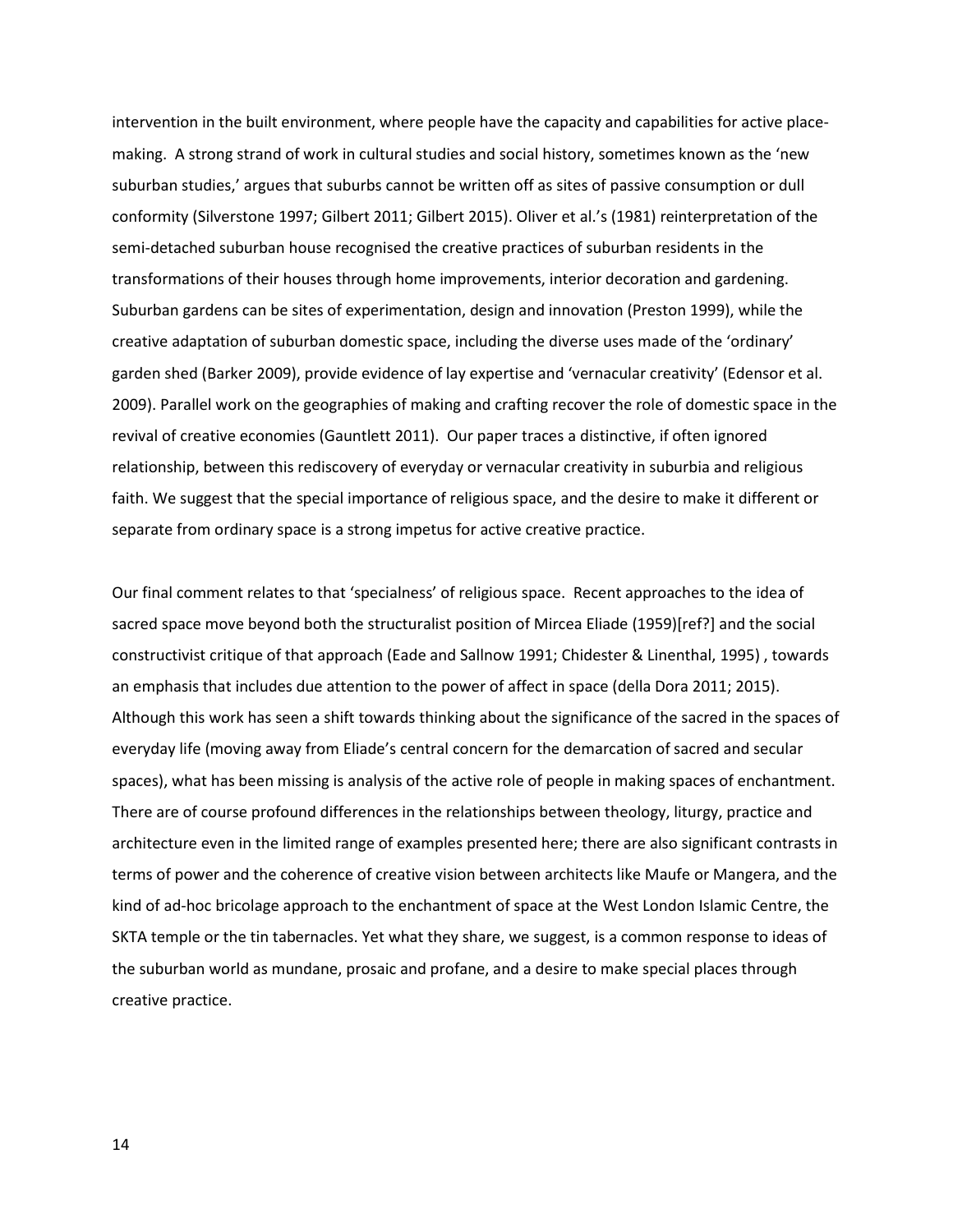# **Acknowledgment**

The Making Suburban Faith project is supported by the Arts and Humanities Research Council as a part of the Connected Communities programme, grant AH/M001636/1 "Design, material culture and popular creativity in suburban faith communities".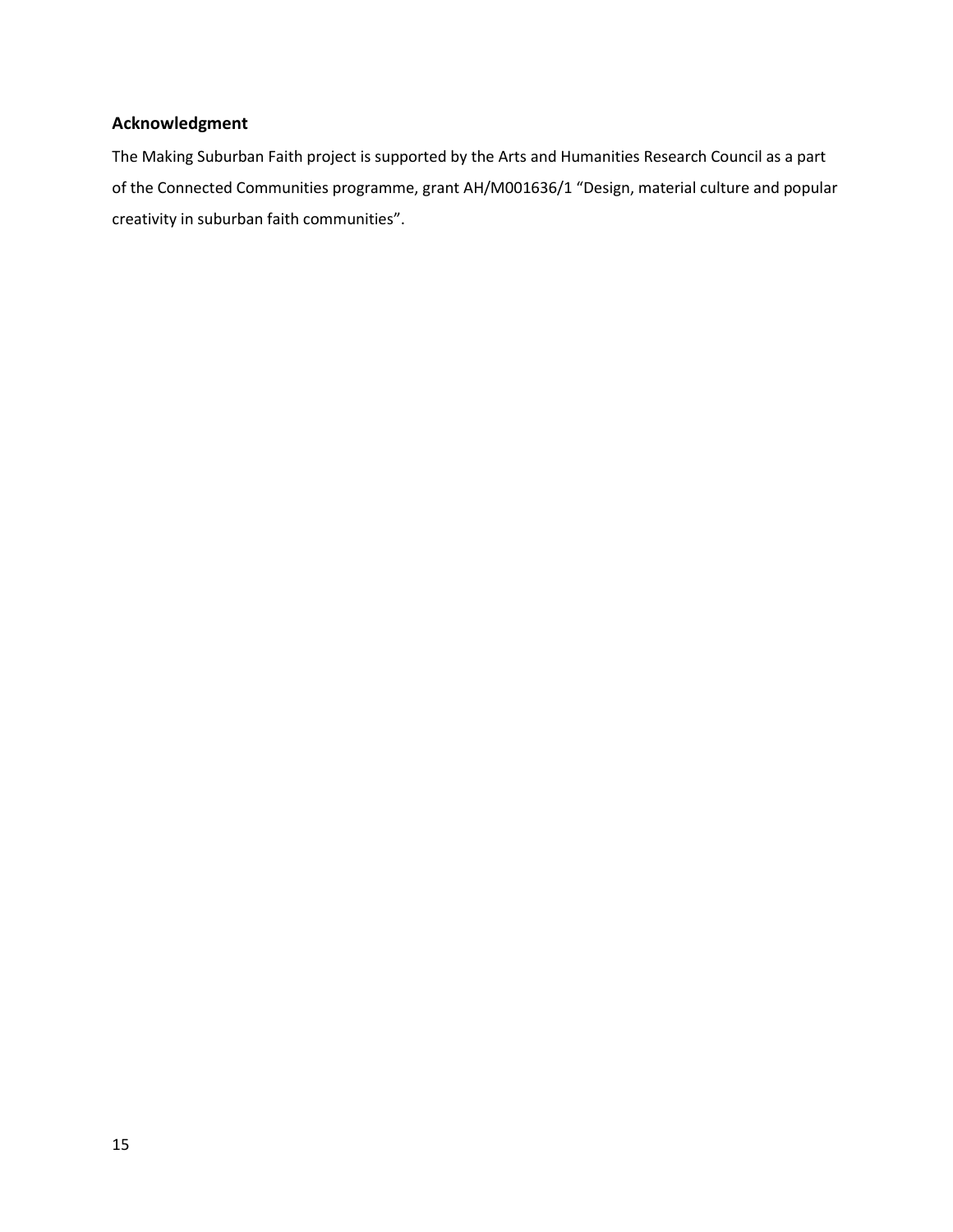# **References**

Architecture and Building News (16<sup>th</sup> March 1934) Church of St Thomas the Apostle Hanwell (p337)

Barker, P (2009) *The Freedoms of Suburbia.* London: Frances Lincoln

Chidester, D. & Linenthal, E. T. (1995) *American Sacred Space* Bloomington: Indiana University Press

Clapson M (2003) *Suburban Century. Social Change and Urban Growth in England and the USA.* Oxford: Berg.

della Dora, V. (2011) Engaging Sacred Space: Experiments in the Field *Journal of Geography in Higher Education* **35**(2), pp. 163-84.

della Dora, V. (2015) Sacred Space Unbound: Virtual Theme Issue. *Environment and Planning D: Society and Space*.

Dobraszczyk, P. (2014) *Iron, Ornament and Architecture in Victorian Britain: Myth and Modernity, Excess and Enchantment* Farnham: Ashgate

Dwyer, C., Gilbert, D. and B. Shah, (2013) Faith and suburbia: Secularisation, modernity and the changing geographies of religion in London's suburbs. *Transactions of the Institute of British Geographers* **38**, pp. 403-19.

Eade, J. and Sallnow, M. (eds) (1991) *Contesting the Sacred: The Anthropology of Christian Pilgrimage* Urbana: University of Illinois Press

Edensor, T., Leslie, D., Millington, S. and N. Rattansiet (2009) *Spaces of vernacular creativity* London: Routledge

Eliade, M. (1959) *The Sacred and the Profane: The Nature of Religion* New York: Harcourt, Brace & World

Forty, A. 2012 *Concrete and Culture* London: Reaktion

Gauntlett, D. (2011) *Making Is Connecting: The Social Meaning of Creativity, from DIY and Knitting to YouTube and Web 2.0.* Cambridge: Polity Press

Gilbert, D. (2011) Suburbs In Dale Southerton (ed.) *The Encyclopaedia of Consumer Culture.* London: Sage.

Gilbert, D. (2015 forthcoming) 'Suburban Creativity' in Hawkins, H. (ed.) *Creativity* London: Routledge

Glancey, J. 2007 (ed) *John Betjamin On Churches* London: Methuen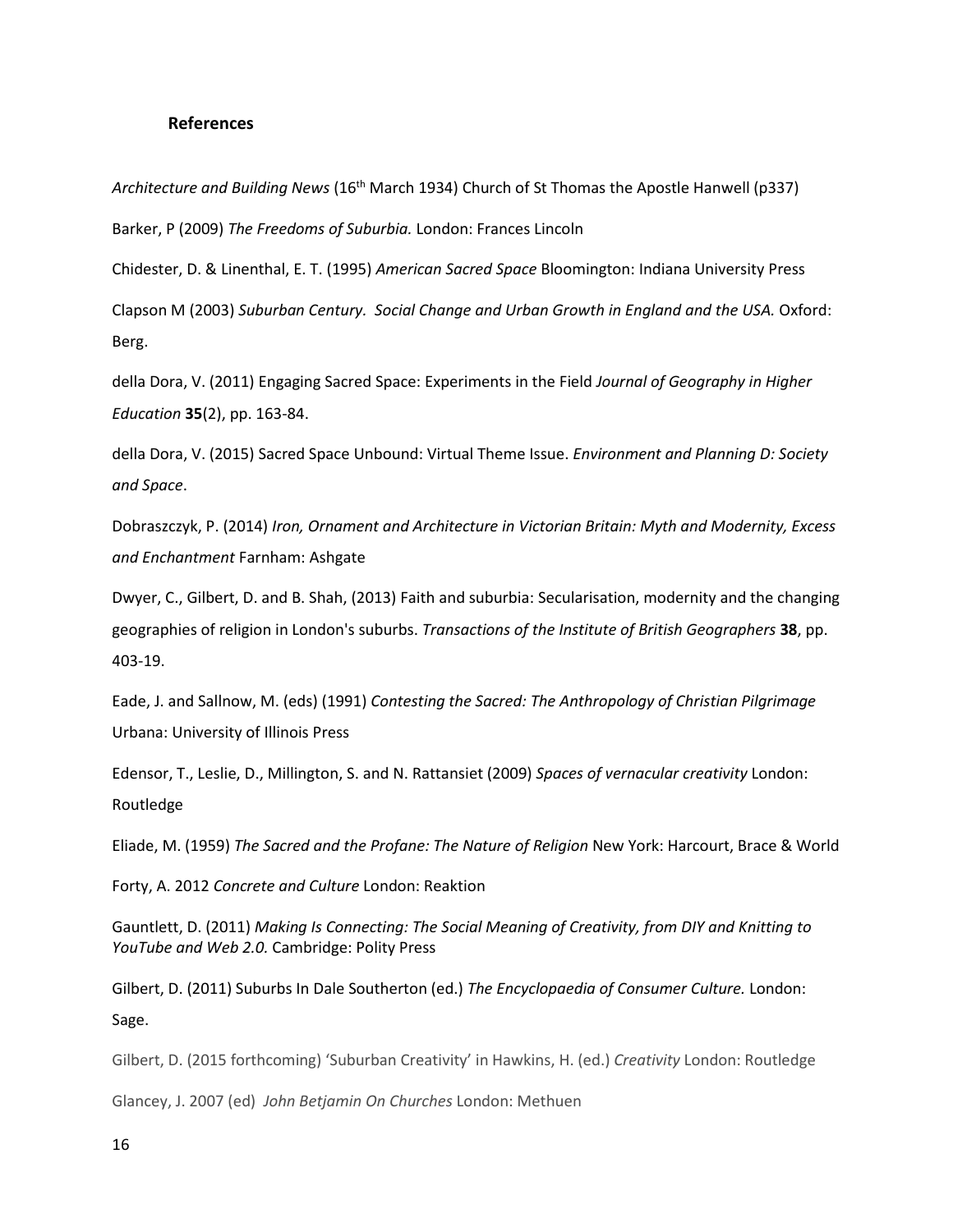Harwood, E. 1985 Listing Report for St Thomas the Apostle (English Heritage)

Hickman, M. (1995) *Religion, Class and Identity* Aldershot: Ashgate

Huq, R. (2013) *On the Edge: the contested cultures of Suburbia* London: Lawrence and Wishart

Keil, R (2013) Welcome to the suburban revolution, in Keil, R. (ed.) *Suburban Constellations. Governance, Land and Infrastructure in the 21st Century.* Berlin: Jovis, pp. 8-15.

King, A. (2005) *Spaces of Global Cultures* London: Routledge

Kureishi, H. (1990) *The Buddha of Suburbia*. London: Faber and Faber.

Krause, K. (2008) Spiritual spaces in post-industrial places: Transnational churches in North East London In M. Smith and J. Eade (eds) *Transnational Ties: Cities, Identities, and Migration*, pp. 109-130. New Jersey: Transaction Publishers.

Li W (2009) *Ethnoburb: the new ethnic community in urban America.* University of Hawai'i Press Honolulu

MacCarthy, F. (1989) *Eric Gill* London: Faber & Faber

Mangera, A. (2011) The mega mosque. In J. Jaeckle & F. Türetken (Eds.) *Faith in the City: The mosque in the contemporary urban west* (pp. 12-14) London: The Architecture Foundation Mornement, A. and Holloway, S (2007), *Corrugated Iron: building on the frontier* London: Frances Lincoln

Naylor S & Ryan J (2002) The Mosque in the suburbs: negotiating religion and ethnicity in South London *Social and Cultural Geography* **3**(1). pp.39-59

Oliver, P., Davis, I. and Bentley, I. (1981) *Dunroamin: The Suburban Semi and its Enemies.* London: Barrie & Jenkins.

Proctor, R. (2014) *Building the Modern Church* Aldershot: Ashgate

Preston, R. (1999) 'The scenery of the torrid zone': imagined travels and the culture of exotics in nineteenth century British gardens' in F. Driver & D. Gilbert (eds) *Imperial Cities* Manchester: Manchester University Press, pp 194-214

Silverstone, R. (ed.) *Visions of Suburbia* London: Routledge.

Smith, I. 2004 *Tin Tabernacles: corrugated iron mission halls, churches and chapels of Britain*. Pembroke: Camrose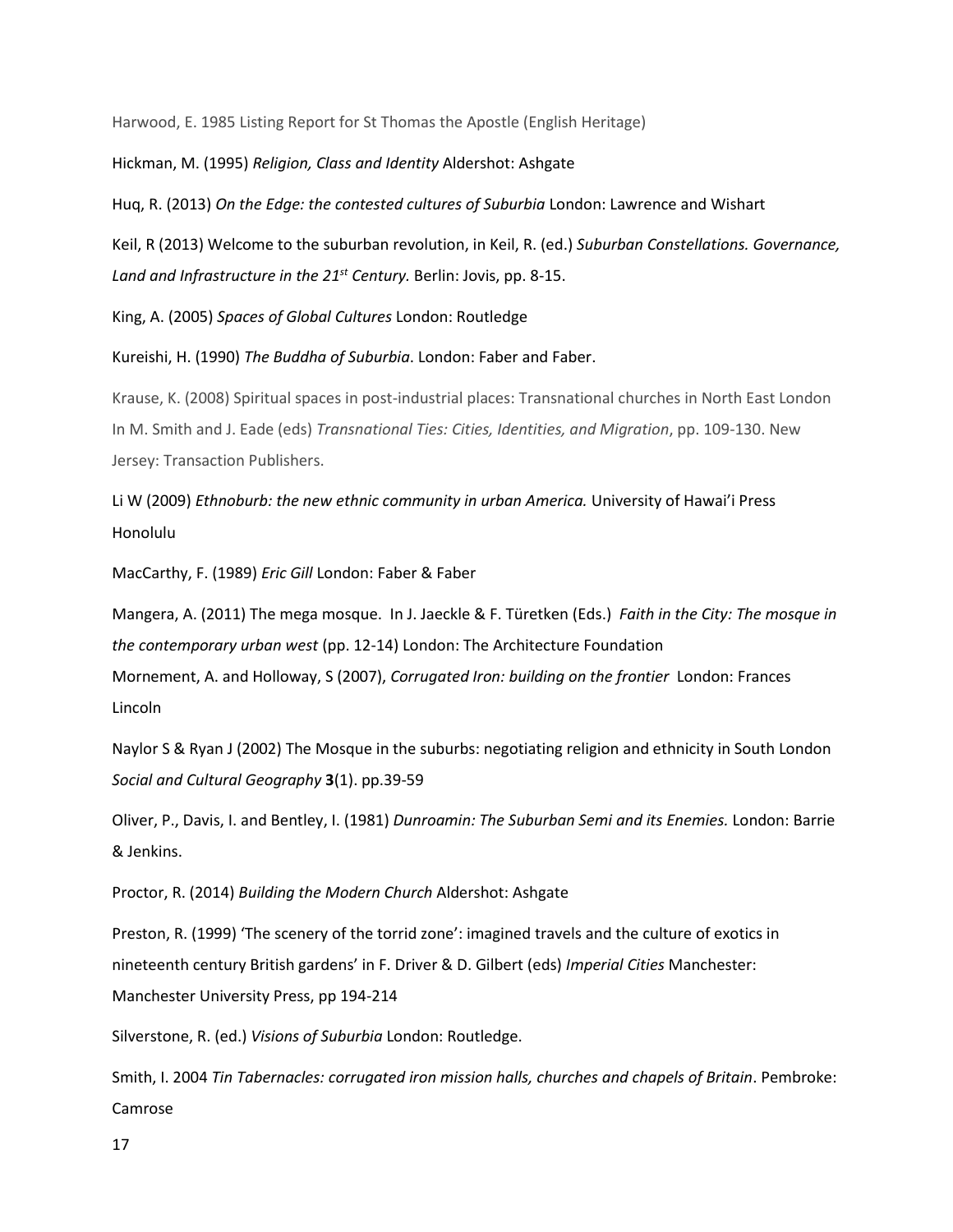Thomas, L (1974) *Tropic of Ruislip.* London: Eyre Methuen.

Venturi, R, Scott Brown, D and Izenour, S. (1972) *Learning from Las Vegas: The Forgotten Symbolism of Architectural Form* Cambridge MA: MIT Press.

Warf, B. and Winsberg, M. (2010) Geographies of megachurches in the United States *Journal of Cultural Geography.* **27,** pp. 33-5**1.**

Wilford, J. 2012 *Sacred Subdivisions: The postsuburban transformation of American Evangelicalism* New York: New York University Press

Yelton, M. and Salmon, J. (2007) *Anglican Church-Building in London 1915-1945* Reading: Spire.

Figure One: Ealing Liberal Synagogue (Credit: Authors)



Figure Two: Sri Kanaga Thurkkai Amman Temple, West Ealing (Credit: Authors)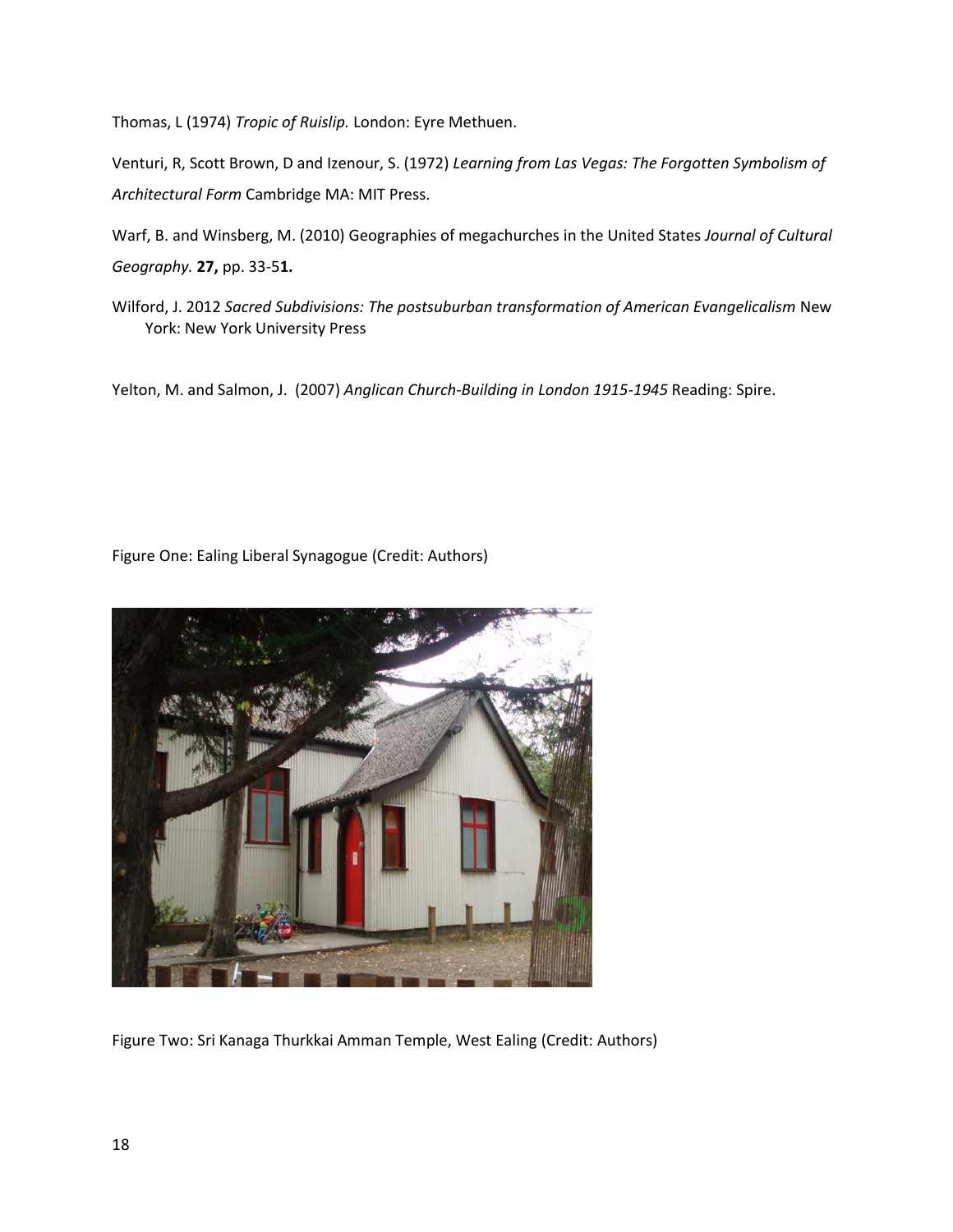

Figure Three: Ealing Christian Centre (Photo Credit: Laura Cuch)